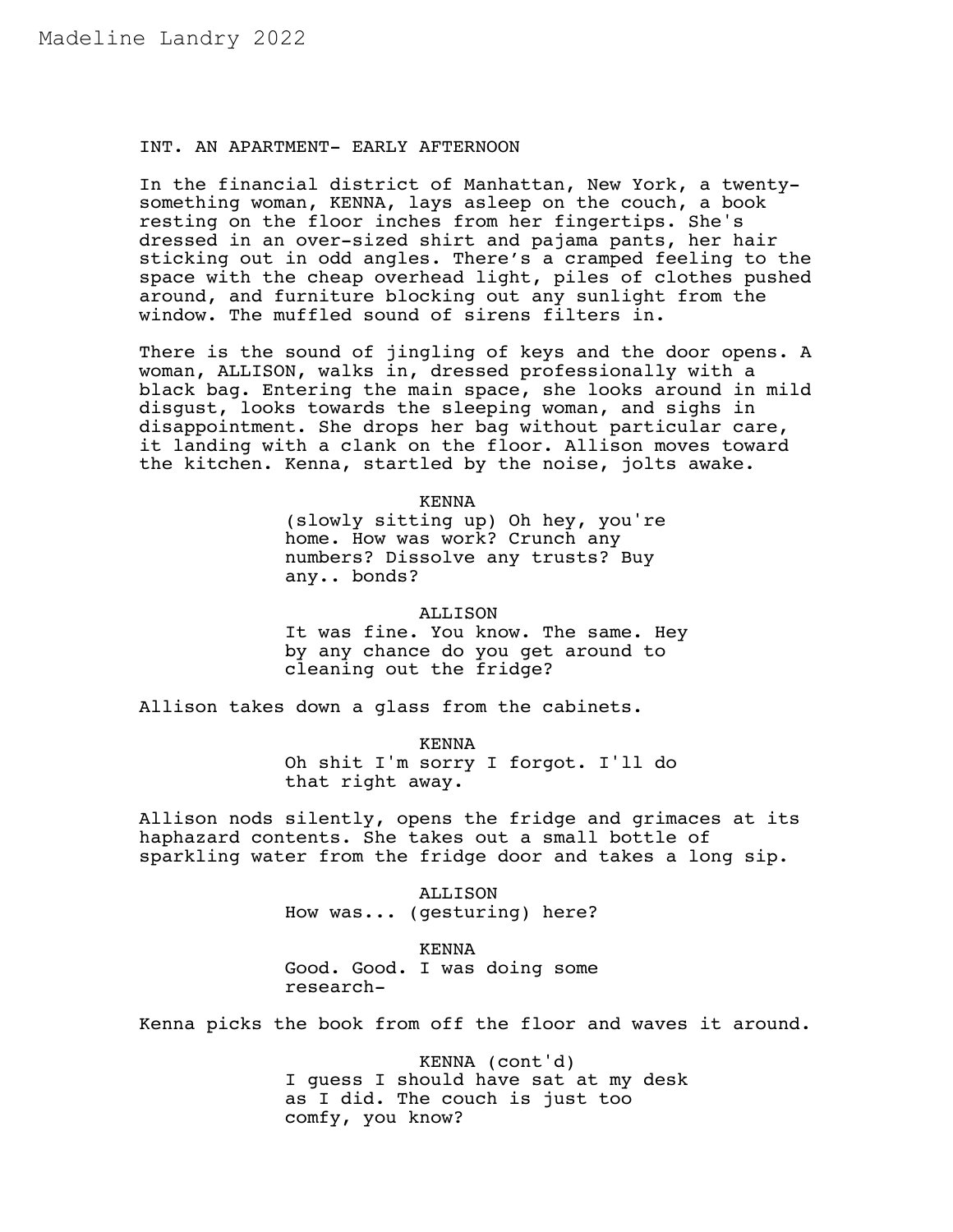Kenna laughs a bit at her own remark. Allison doesn't respond. There's a long pause.

> KENNA (cont'd) Today I found another publisher that I think I'll apply to.

ALLISON Oh really? Which one is that?

KENNA

Houser and Worth? There actually only like a few blocks from here. I could probably wa-

ALLISON

Hey did you ever apply to that other one? Kensings?

# KENNA

(a bit annoyed) Oh them? Um no, their hiring rate turned out be so small that I figured it wasn't going to be worth my time to apply. I could just use that time to check out other places.

Allison moves around as Kenna talks, picking up her bag and going towards a doorway with a chipping metal wreath on it. Opening the door, she places the bag down, this time more carefully. She begins taking out folders and laying them neatly on the edge of a clean desk.

## ALLISON

Um, didn't you say that about the company right before them though?

Kenna's expression sours. She stands up from the couch and goes to lean against the tiny kitchen counter, next to a childish handmade vase with some half-dead flowers.

KENNA

I don't know, maybe. So?

ALLISON

I'm just saying that only works if you use that time to actually apply to other places.

KENNA (upset) Wow, alright. So you're the editor expert now, huh?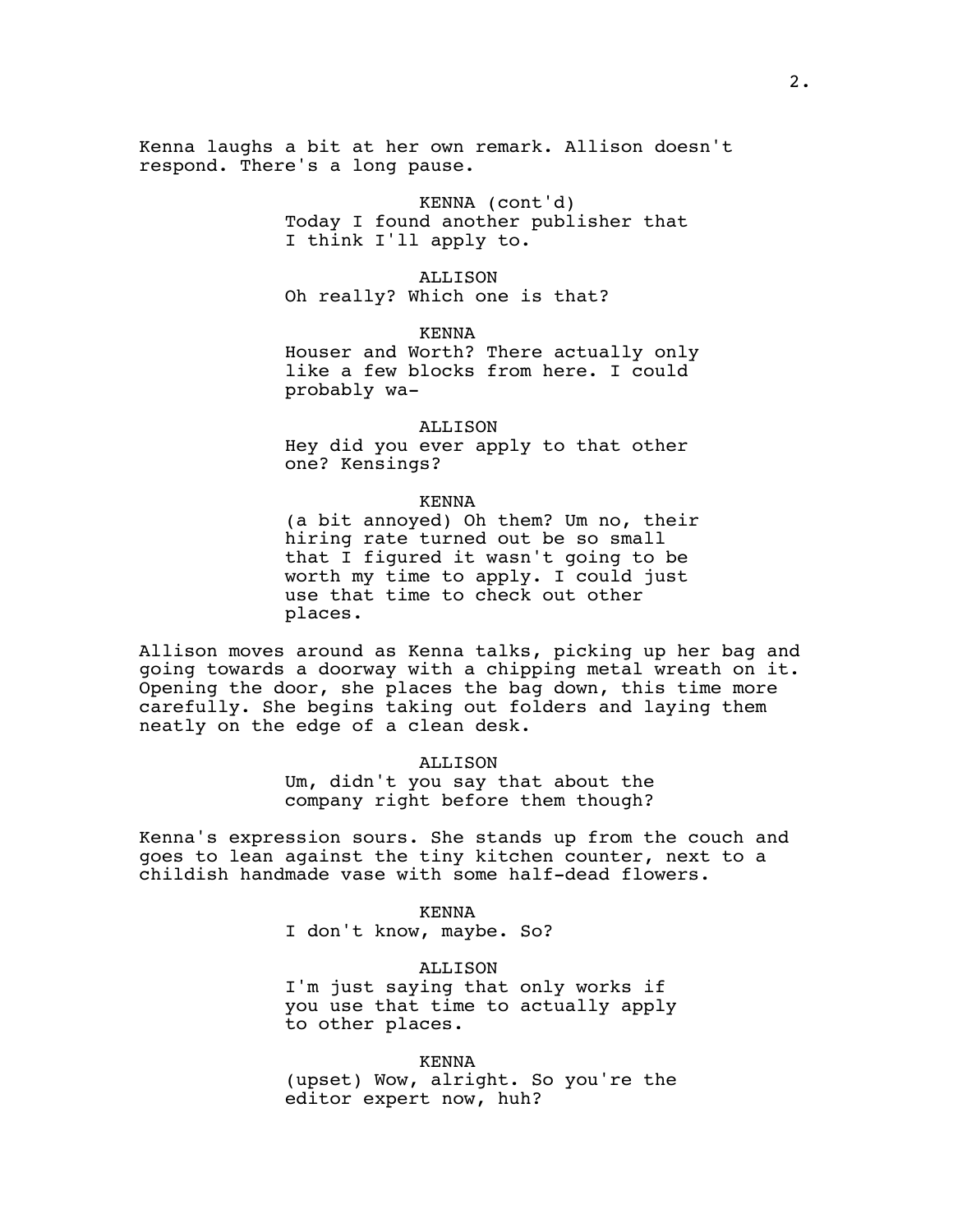Kenna starts to absentmindedly pull of some of the petals on the flowers.

## ALLISON

No, it's just kind of a simple fact that you can't get hired until you apply.

#### KENNA

(sarcastic) Thanks for that brilliant professional advice. I never would have guessed! I really needed a *junior* accountant to share with me that stellar inside info.

## ALLISON

A junior accountant is still a huge leap from unemployed.

KENNA

(scoffs) Are you sure?

### ALLISON

(rounding on Kenna) Actually, yes. Quite sure. Because I'd rather be a junior accountant working for my living than be sitting on some couch all day doing God knows what while I make my home a living trash pile.

Allison gestures wildly about the messy space.

#### KENNA

Working for a living? Are you kidding? Your parents pay your rent, same as mine.

## ALLISON

Yeah because I'm just starting and New York is expensive. Soon enough though, they won't have to. Can you say the same?

#### KENNA

(sarcastic) Oh congratulations. You "eventually" will not have to rely on your parents because you are off to the big leagues of small business accounting. What an astoundingly difficult thing to accomplish.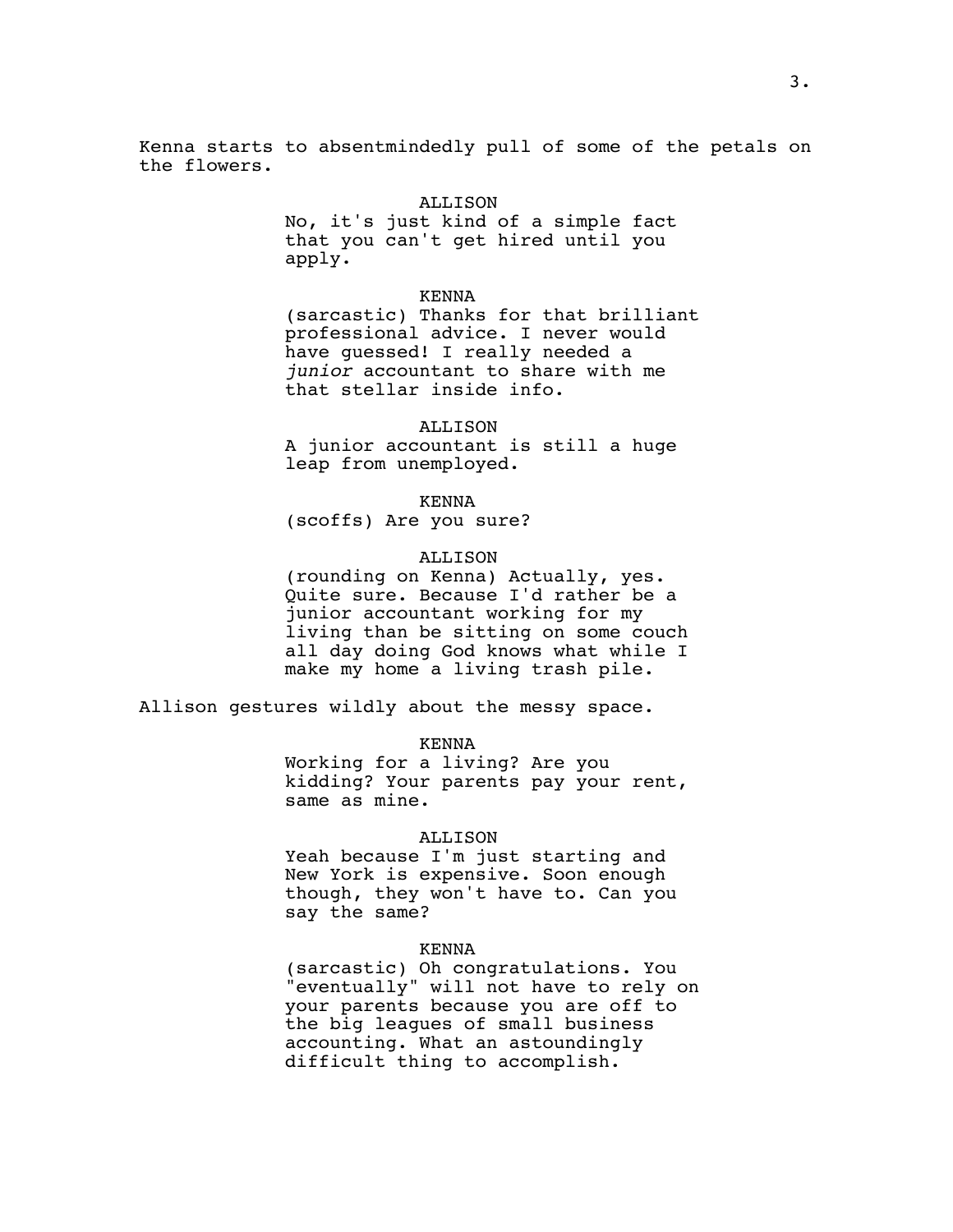Kenna picks up her keys from the counter and look at them as she twirls the key-ring around her finger with a smirk. Allison takes a few heavy steps closer as she speaks.

## ALLISON

(voice slowly raising in volume) Well considering finding a job, or even a goddamn *internship*, is too difficult for you-

### KENNA

Yeah finding a job is difficult. Yes being a writing major doesn't help. But I knew that and went for it anyway. You're a coward who chose the easiest path you could!

## ALLISON

"The easiest path I could?" It's easy because I'm fucking good at it! My god I think you're in denial. Didn't someone ever tell you to pick a profession in which you aren't complete shit?

The room freezes as Kenna's face shifts, her expression turning pained. Her gaze drops.

Allison's fierce expression softens to panic.

ALLISON (cont'd) Kenna, I didn't- I-

KENNA (still looking away) Some more brilliant professional advice.

She laughs once, bitterly, clutches her keys too tightly in her palm.

> KENNA (cont'd) I think I'm gonna go.

Kenna takes a few steps and slips on some casual shoes, her movements jittery.

## ALLISON

Kenna, wait-

Allison reaches out a hand towards her, but with a jerking flinch away Kenna bumps into the vase, sending it sliding it off the counter and crashing into pieces on the linoleum kitchen floor.